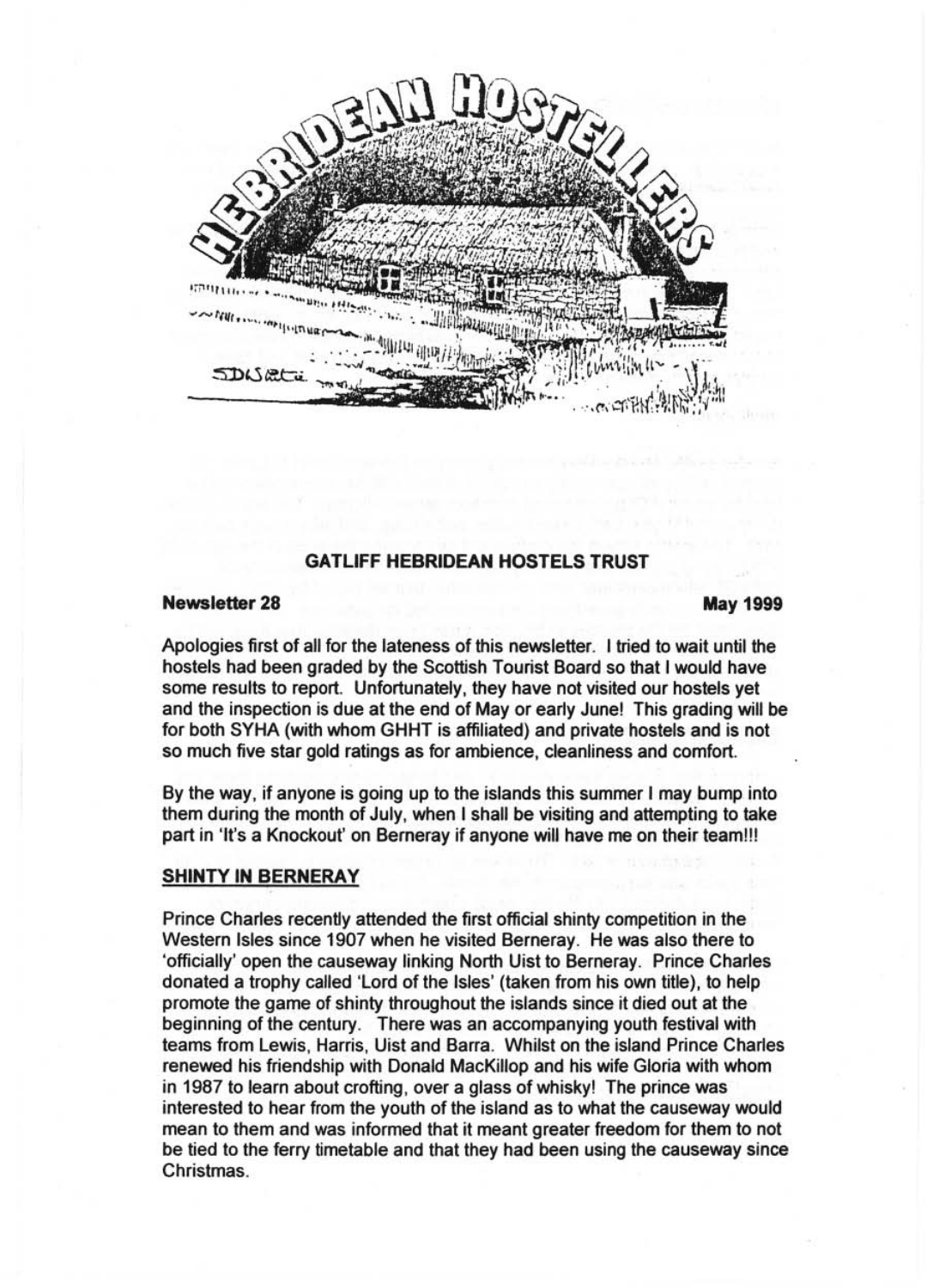#### **ERISKAY CAUSEWAY**

Now the small isle of Eriskay is hoping to link up with South Uist by means of a causeway. Already a grant of £4.1m from the Public Transport Fund has been allocated to this project and the European Objective One programme has given £2.8m of funding. These two amounts combined with the commitment by the Westem Isles Council of £2m and £1/2m from Highlands and Islands Enterprise give the total sum needed for the project. This causeway will be the last link in the chain to unite the whole of the Western Isles. Last year Tony Blair opened the Scalpay bridge and this year as noted above Prince Charles opened the Berneray Causeway, so the\_Eriskay Causeway will complete the unification. It is hoped that with these improved communications, these remote polulace will feel less isolated and have a greater quality of life and thus stay on the islands.

## -BUYOUT

Another public and privately funded project on the west coast of Lewis has enabled a 70 croft community to purchase their 690 hectare crofting estate from its owner a Glasgow-based architect James Gilchrist. The area includes the towns of Uigen, Cliff, Reef, Bhaltos and Kneep, and also a large caravan park. The owner helped the crofters out by reducing the price of the estate by £15,000 and a grant was given by Highlands and Islands Enterprise of £50,000, which combined with various other monies raised by other agencies and the community gave them the sum needed for purchase. Whilst this is good news for the peoples of Bhaltos, it has been declared that there will be no more lottery financed land fund money forthcoming until the end of the year at the earliest, so any other communities hoping to own their land will have to wait awhile.

## **POPULATION LOSS**

Unfortunately, despite these new links and better communications there has still been recorded a steady rise in unemployment and this inevitably leads to families or individuals moving to the mainland seeking work. At present the unemployment figure in the Western Isles is over 9% whilst the rest of Scotland is between 5-6%. Therefore an urgent initiative is needed to help create jobs and keep people on the islands. It has been proposed to make a single body dedicated to the task of job creation and development which would help to ensure that one agency isn't duplicating another agencies work.

One example of this depletion of population can be seen in the new intake of schoolchildren this year, in the five primary schools in Harris, just fourteen children are starting school. There are four main areas in the Western Isles which have been selected for their socio/economic fragility, remoteness and population loss; Uig area of Lewis; the bays of Harris; Lochboisdale and Eriskay, it is to be hoped that all these conferences can help the islands and islanders in new and positive ways.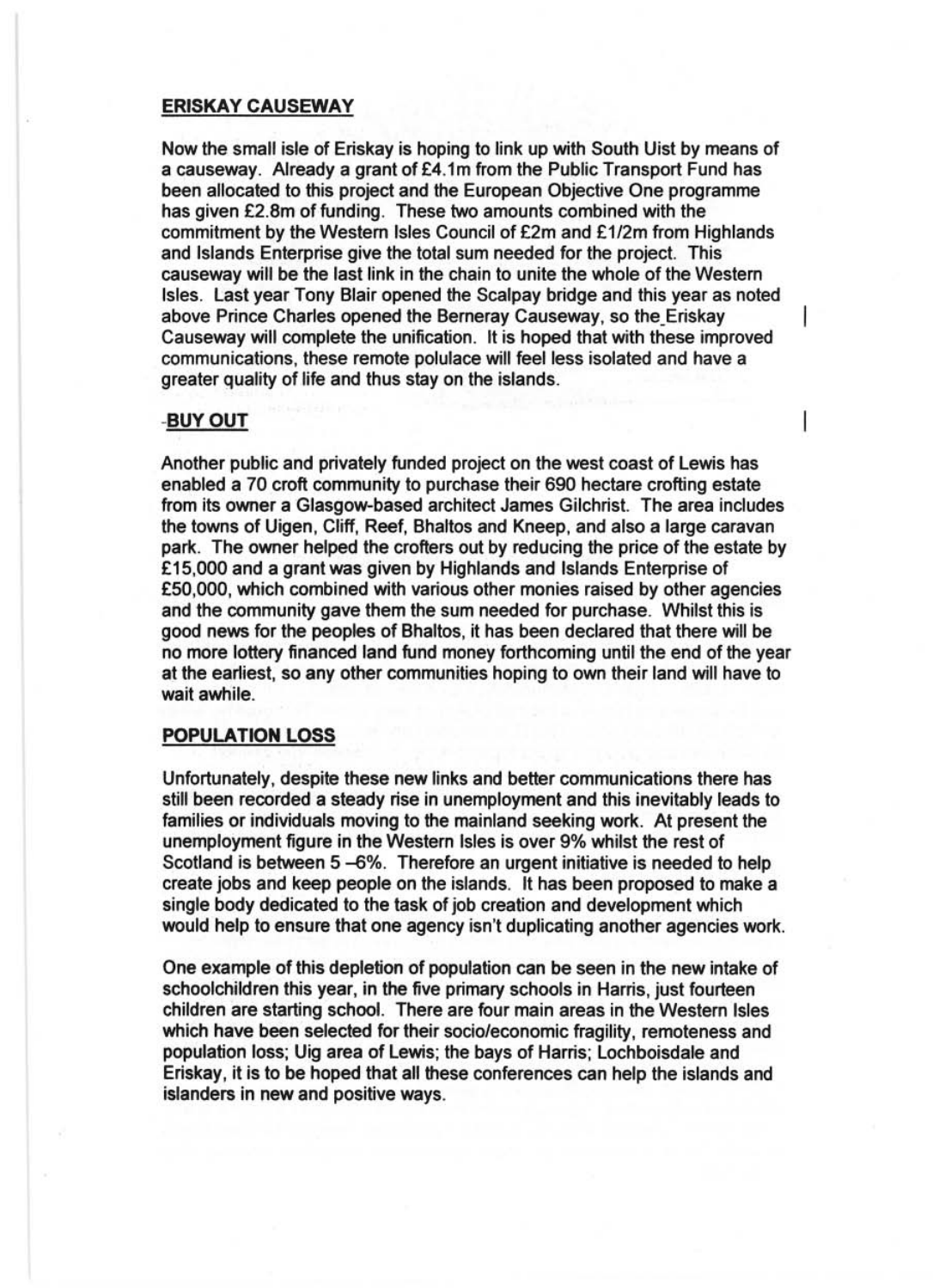#### OBJECTIVE ONE

In March this year the Highlands and Islands lost their Objective One status despite much bargaining in Berlin with the European Parliament. Fortunately, however, they did manage to get priority status for six years and £210m to 'cushion' the blow. It was thought at first that they may be eligible due to low population density of the areas if the seas and lochs were included in the capita per square kilometre. This funding will be aimed at trying to eliminate social exclusion and rural poverty and to help stimulate economic development.

#### SHEEP SHEARING TRICKS

June and July are the months when visitors to the Western Isles will be able to see the crofters even busier than usual at the annual event of sheep shearing. The sheep are brought in from the hills and common grazing land to the pens where deft hands catch the sheep and pin then between knees and arms to strip them of their fleeces. Years ago this was of course done manually and would take about ten minutes per sheep, nowadays however, with the advent of technology and the aid of a car or tractor battery sheep shearing can take as little as one minute!

The standard way to clip, is to start at the neck and work down the back and to try and keep the fleece whole, however, since all fleeces have to be sold via the British Wool Advisory Board and they fix the ridiculously low prices, there is not much incentive to keep them in one piece anymore. An additional problem is that of salt, heather and sand which lessens the quality of the fleece.

The average croft will have one hundred head of sheep and many of the older experienced crofters will still shear by hand, maintaining that the sheep has less injuries then when electric shears are used. So, next time you see the sheep being rounded up ready for this annual event, remember the back breaking work that the crofter endures for such small recompense!

#### GIRL TALK

Well the secret is out, Uist has nearly a third more men than women and the figure is increasing. It appears that whilst the menfolk on the island have more than enough work to do with farming and fishing, the women are not happy having nothing more appealing to do than pack prawns or keep house.

It is reported that most young women who grow up on Uist can't wait until they have saved up enough for the airfare to Glasgow to leave and find work there. In fact, it has been brought to the attention of the European Parliament who have given the island a 'love grant' to try and improve the employment opportunities for women and induce them to stay.